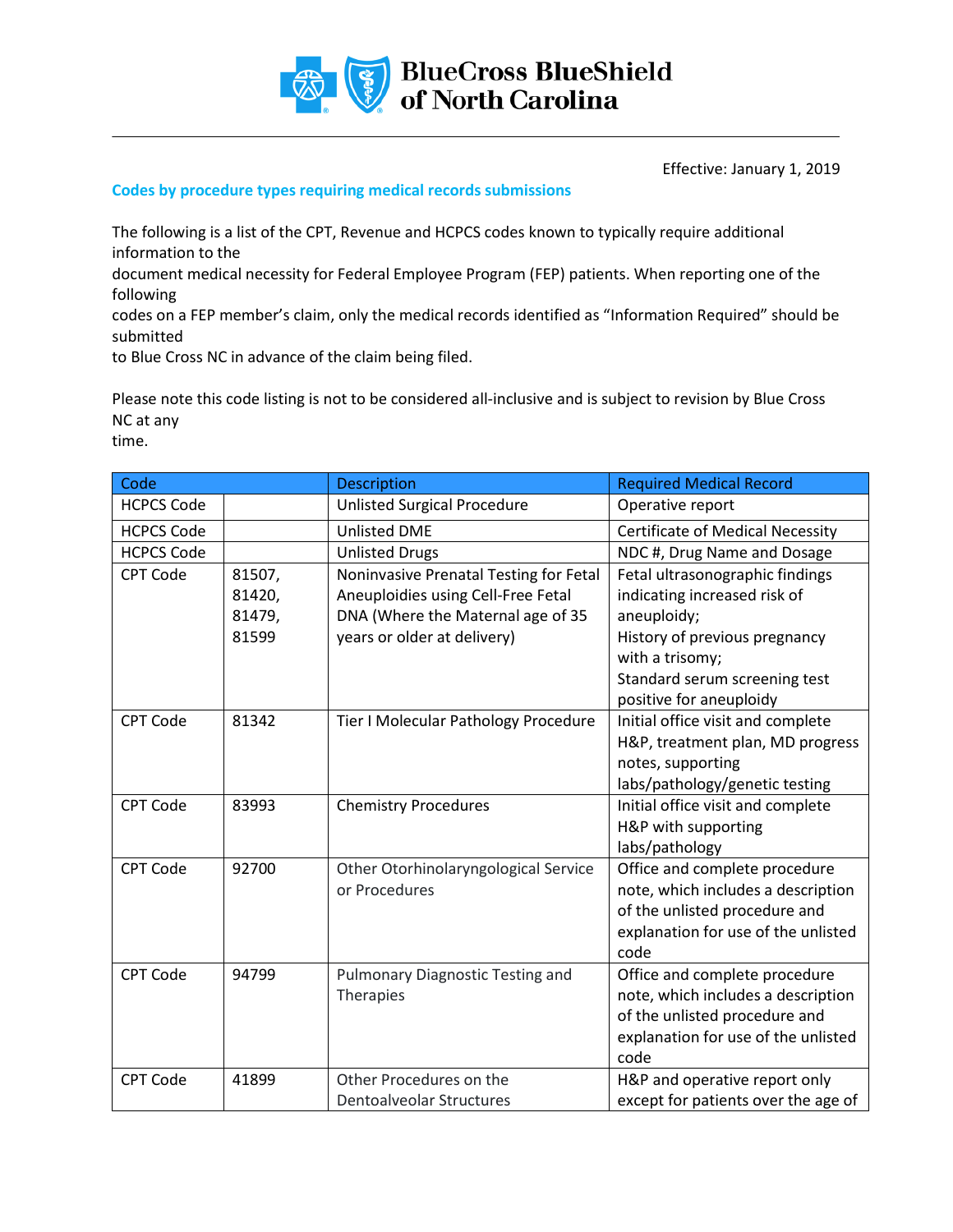

## **BlueCross BlueShield**<br>of North Carolina

|                 |        |                                       | 22. For members over 22 yo, we       |
|-----------------|--------|---------------------------------------|--------------------------------------|
|                 |        |                                       | will need a detailed H&P and LMN     |
|                 |        |                                       | that supports hospitalization (inpt. |
|                 |        |                                       | or outpt.) for dental procedures     |
| <b>CPT Code</b> | 0191T  | Insertion of anterior segment         | Serial physician office notes,       |
|                 |        | aqueous drainage                      | medication record, operative         |
|                 |        | device, without extra ocular          | report and history & physical.       |
|                 |        | reservoir, internal                   |                                      |
|                 |        | approach, into the trabecular         |                                      |
|                 |        | meshwork; initial                     |                                      |
|                 |        | insertion                             |                                      |
| <b>CPT Code</b> | 0449T  | Insertion of aqueous drainage device, | Serial physician office notes,       |
|                 |        | without extraocular reservoir,        | medication record, operative         |
|                 |        | internal approach, into the           | report and history & physical.       |
|                 |        | subconjunctival space, initial device |                                      |
| <b>CPT Code</b> | 0450T  | Insertion of aqueous drainage device, | Serial physician office notes,       |
|                 |        | without extraocular reservoir,        | medication record, operative         |
|                 |        | internal approach, into the           | report and history & physical.       |
|                 |        | subconjunctival space, each           |                                      |
|                 |        | additional device (list separately in |                                      |
|                 |        | addition to code for primary          |                                      |
|                 |        | procedure)                            |                                      |
| CPT Code        | 15150, | Cult skin graft t/arm/leg             | Serial Md Office Notes, Op           |
|                 | 15151, | Cult skin graft t/a/l addl            | Report, H&P                          |
|                 | 15152, | Cult skin graft t/a/l +%              |                                      |
|                 | 15155, | Cult skin graft f/n/hf/g              |                                      |
|                 | 15156, | Cult skin graft f/n/hfg add           |                                      |
|                 | 15157, | Cult epiderm graft f/n/hfg +%         |                                      |
|                 | 15271, | Skin sub graft trnk/arm/leg           |                                      |
|                 | 15272, | Skin sub graft t/a/l add-on           |                                      |
|                 | 15273, | Skin sub graft t/arm/lg child         |                                      |
|                 | 15274, | Skn sub graft t/a/l child add         |                                      |
|                 | 15275, | Skin sub graft face/nk/hf/g           |                                      |
|                 | 15276, | Skin sub graft f/n/hf/g addl          |                                      |
|                 | 15277, | Skn sub graft f/n/hf/g child          |                                      |
|                 | 15278, | Skn sub graft f/n/hf/g ch add         |                                      |
|                 | 15777  | Acellular derm matrix implt           |                                      |
| CPT Code        | 66174  | Translum dil eye canal                | Serial physician office notes,       |
|                 |        |                                       | medication record, operative         |
|                 |        |                                       | report, and history & physical.      |
| <b>CPT Code</b> | 66175  | Translum dil eye canal w/stnt         | Serial physician office notes,       |
|                 |        |                                       | medication record, operative         |
|                 |        |                                       | report, and history & physical.      |
| <b>CPT Code</b> | 43659  | Unlisted laparoscopy procedure,       | <b>Operative Report</b>              |
|                 |        | stomach                               |                                      |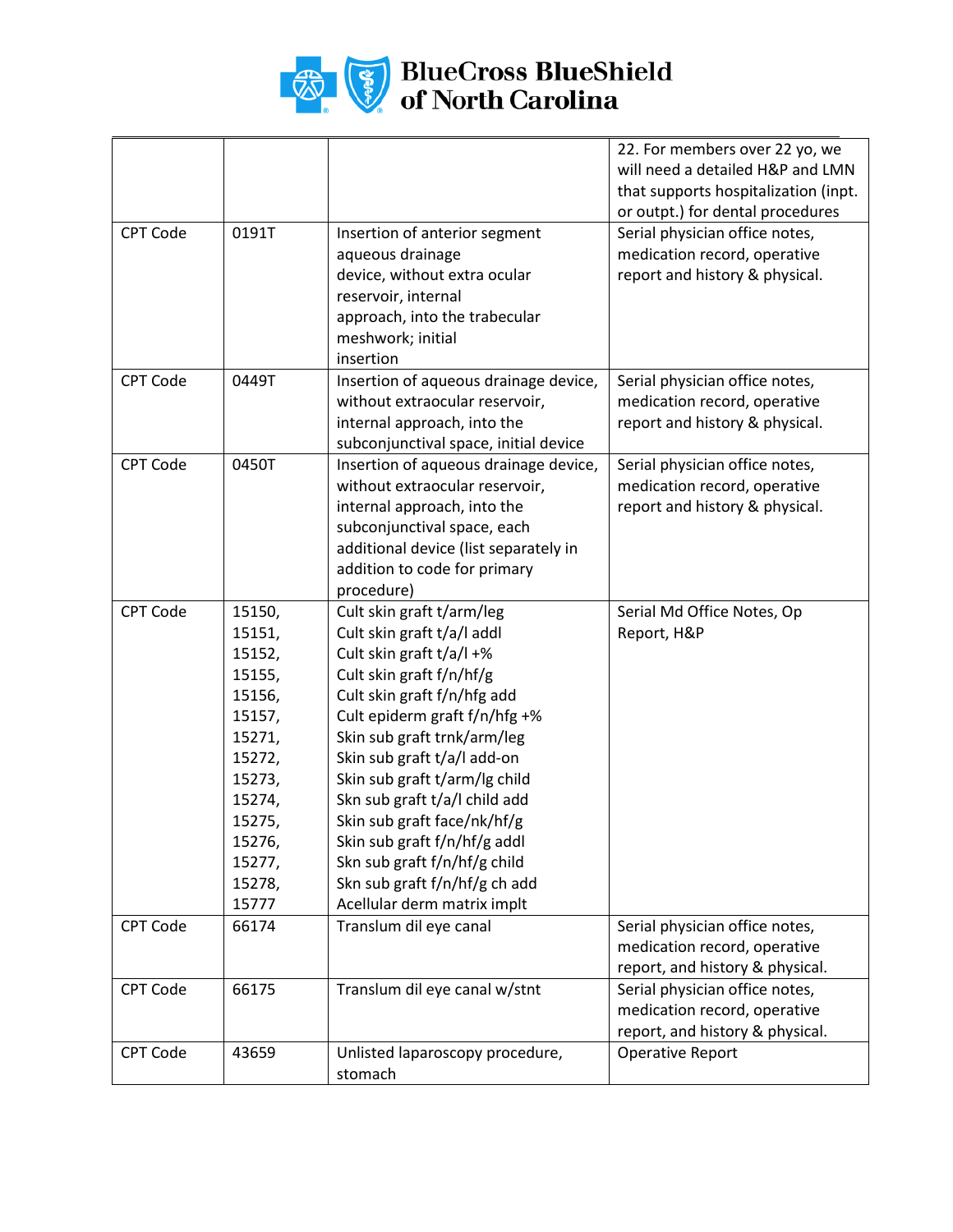

## **BlueCross BlueShield**<br>of North Carolina

| <b>CPT Code</b> | J1561  | Injection, immune globulin,              | Initial office visit and all related |
|-----------------|--------|------------------------------------------|--------------------------------------|
|                 |        | (gamunex-c/gammaked), non-               |                                      |
|                 |        |                                          | office visits with MD progress       |
|                 |        | lyophilized (e.g., liquid), 500 mg       | notes, complete clinical history,    |
|                 |        |                                          | treatment plan, supporting pre-      |
|                 |        |                                          | treatment labs/genetic tests         |
| CPT Code        | J3262  | Tocilizumab injection                    | Initial office visit, H&P, treatment |
|                 |        |                                          | plan, inadequate response to prior   |
|                 |        |                                          | therapies                            |
| <b>CPT Code</b> | J9299  | Injection, nivolumab                     | Initial office visit, complete H&P,  |
|                 |        |                                          | treatment plan, MD progress          |
|                 |        |                                          | notes, supporting                    |
|                 |        |                                          | labs/pathology/genetic testing       |
| <b>CPT Code</b> | J9228  | Ipilimumab injection                     | Initial office visit, complete H&P,  |
|                 |        |                                          | treatment plan, MD progress          |
|                 |        |                                          | notes, supporting labs/pathology     |
| <b>CPT Code</b> | 77386  | <b>Radiation Treatment Delivery</b>      | Initial office evaluation complete   |
|                 |        |                                          | H&P, treatment plan                  |
| <b>CPT Code</b> | 78815  | <b>Other Diagnostic Nuclear Medicine</b> | Initial office evaluation, complete  |
|                 |        | Procedures                               | H&P, treatment plan, MD progress     |
|                 |        |                                          | notes                                |
| CPT Code        | J0185  | Injection, aprepitant, 1 mg              | History and physical                 |
| <b>CPT Code</b> | E0218  | Fluid circulating cold pad with pump,    | History and physical or operative    |
|                 |        | any type                                 | report and CMN with start date,      |
|                 |        |                                          | length of need, **not eligible for   |
|                 |        |                                          | purchase                             |
| <b>CPT Code</b> | J9202  | Goserelin acetate implant, per 3.6 mg    | History and physical                 |
| <b>CPT Code</b> | 76498  | <b>Other Diagnostic Radiology</b>        | Full description of procedure the    |
|                 |        | (Diagnostic Imaging) Related             | code is being used for and           |
|                 |        | Procedures                               | literature or professional coding    |
|                 |        |                                          | resources (i.e. AMA) to support its  |
|                 |        |                                          | use                                  |
| Revenue         | 017X   | Newborn (for sick baby claims)           | Discharge Summary                    |
| Code            |        |                                          |                                      |
| <b>HCPCS</b>    | Q4101, | Specific Skin Graft codes                | Serial Office Notes, H&P and Op      |
|                 | Q4102, |                                          | Report                               |
|                 | Q4103, |                                          |                                      |
|                 | Q4104, |                                          |                                      |
|                 | Q4105, |                                          |                                      |
|                 | Q4106, |                                          |                                      |
|                 | Q4107, |                                          |                                      |
|                 | Q4108, |                                          |                                      |
|                 | Q4110, |                                          |                                      |
|                 | Q4111, |                                          |                                      |
|                 | Q4112, |                                          |                                      |
|                 | Q4113, |                                          |                                      |
|                 |        |                                          |                                      |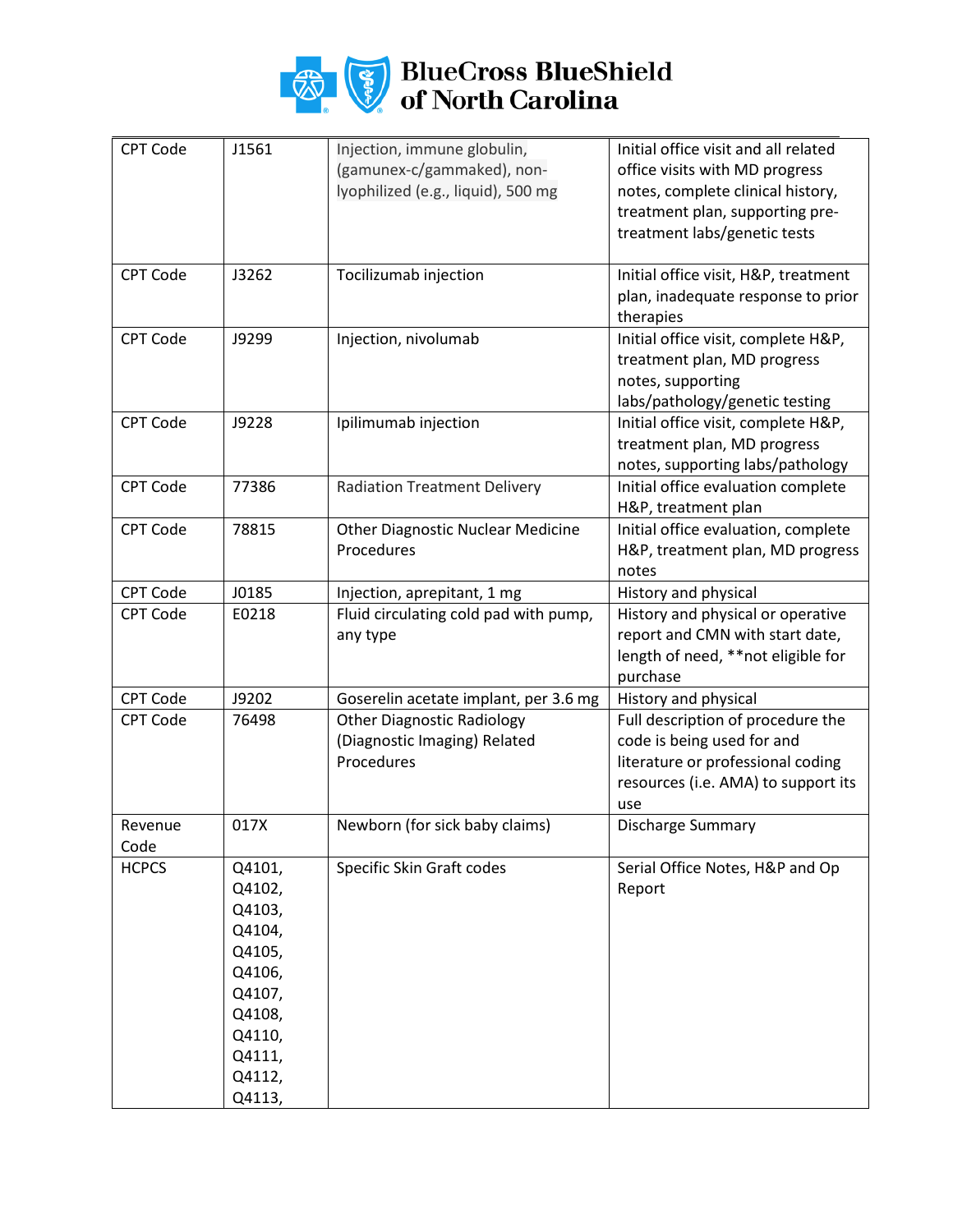

| Q4114, |  |
|--------|--|
| Q4115, |  |
| Q4116, |  |
| Q4117, |  |
| Q4118, |  |
| Q4121, |  |
| Q4122, |  |
| Q4123, |  |
| Q4124, |  |
| Q4125, |  |
| Q4126, |  |
| Q4127, |  |
| Q4128, |  |
| Q4130, |  |
| Q4131, |  |
| Q4132, |  |
| Q4133, |  |
| Q4134, |  |
| Q4135, |  |
| Q4136, |  |
| Q4137, |  |
| Q4138, |  |
| Q4139, |  |
| Q4140, |  |
| Q4141, |  |
| Q4142, |  |
| Q4143, |  |
| Q4145, |  |
| Q4146, |  |
| Q4147, |  |
| Q4148, |  |
| Q4149, |  |
| Q4150, |  |
| Q4151, |  |
| Q4152, |  |
| Q4153, |  |
| Q4154, |  |
| Q4155, |  |
| Q4156, |  |
| Q4157, |  |
| Q4158, |  |
| Q4159, |  |
| Q4160, |  |
| Q4161, |  |
| Q4162, |  |
| Q4163, |  |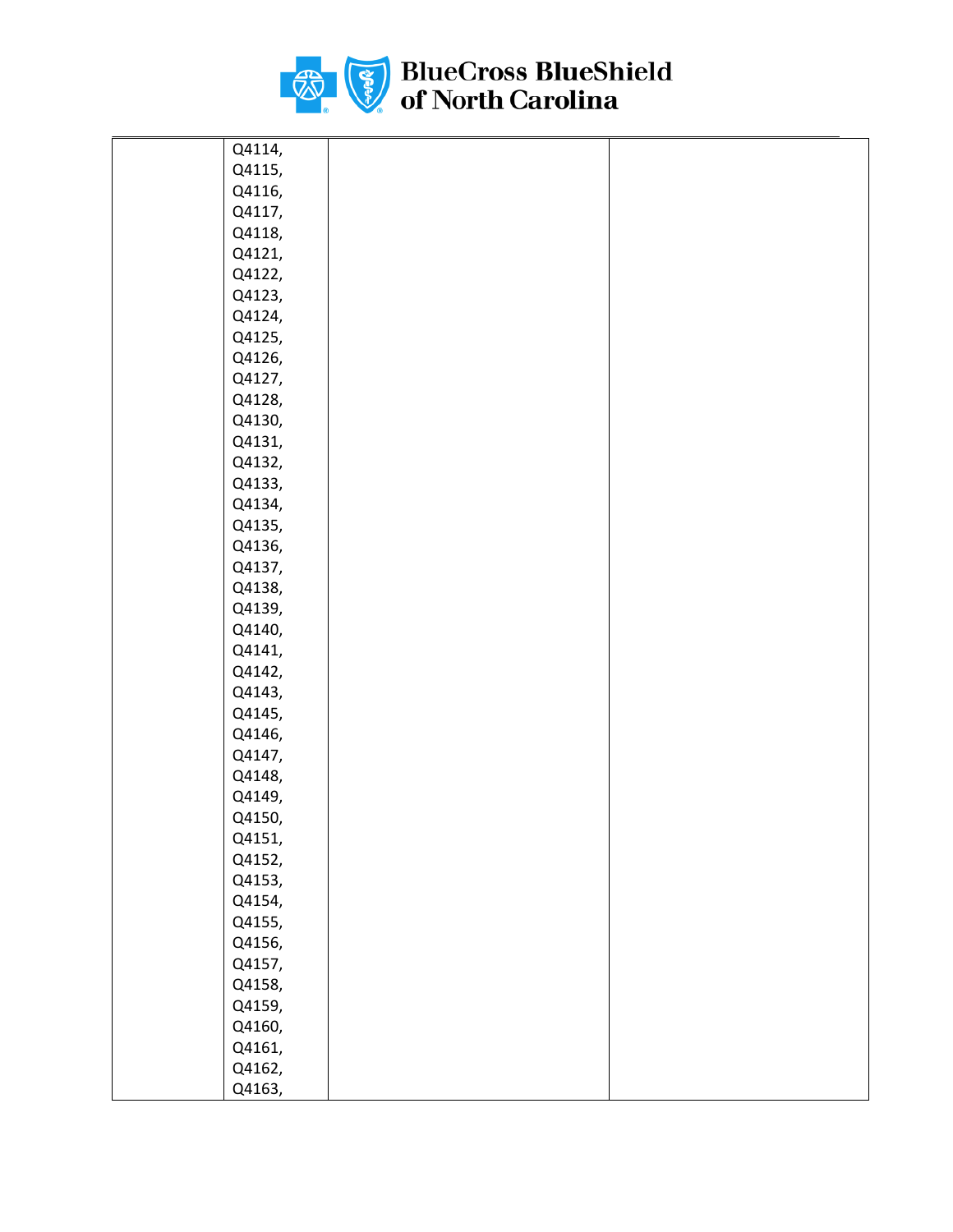

|                   | Q4164, |                                     |                                    |
|-------------------|--------|-------------------------------------|------------------------------------|
|                   | Q4165, |                                     |                                    |
|                   | Q4166, |                                     |                                    |
|                   | Q4167, |                                     |                                    |
|                   | Q4168, |                                     |                                    |
|                   | Q4169, |                                     |                                    |
|                   | Q4170, |                                     |                                    |
|                   | Q4171, |                                     |                                    |
|                   | Q4172, |                                     |                                    |
|                   | Q4173, |                                     |                                    |
|                   | Q4174, |                                     |                                    |
|                   | Q4175  |                                     |                                    |
|                   | C5271, |                                     |                                    |
|                   | C5272, |                                     |                                    |
|                   | C5273, |                                     |                                    |
|                   | C5274, |                                     |                                    |
|                   | C5275, |                                     |                                    |
|                   | C5276, |                                     |                                    |
|                   | C5277, |                                     |                                    |
|                   | C5278, |                                     |                                    |
|                   | C9354, |                                     |                                    |
|                   | C9356, |                                     |                                    |
|                   | C9358, |                                     |                                    |
|                   | C9360, |                                     |                                    |
|                   | C9363, |                                     |                                    |
|                   | C9364  |                                     |                                    |
| <b>HCPCS Code</b> | A0430  | <b>Ambulance Services</b>           | Transport Log and the need for     |
|                   | A0431  |                                     | transfer if hospital to hospital   |
|                   | A0435  |                                     |                                    |
|                   |        |                                     |                                    |
|                   | A0436  |                                     |                                    |
| <b>HCPCS Code</b> | C1899  | Implantable / insertable device for | The Operative Report and the       |
|                   |        | device intensive procedure, not     | Implant Log                        |
|                   |        | otherwise classified                |                                    |
| <b>HCPCS Code</b> | J9145  | Injection, daratumumab, 10 mg       | Initial office visit with complete |
|                   |        |                                     | H&P, treatment plan, inadequate    |
|                   |        |                                     | response to prior therapies and    |
|                   |        |                                     | dosing schedule                    |
|                   |        |                                     | (Infusion records not required)    |
| <b>HCPCS Code</b> | J9034  | Injection, bendamustine hcl         | Initial office evaluation with     |
|                   |        | (bendeka), 1 mg                     | complete H&P, a recent office      |
|                   |        |                                     | note, treatment plan               |
|                   |        |                                     | (Infusion records not required)    |
|                   |        |                                     |                                    |